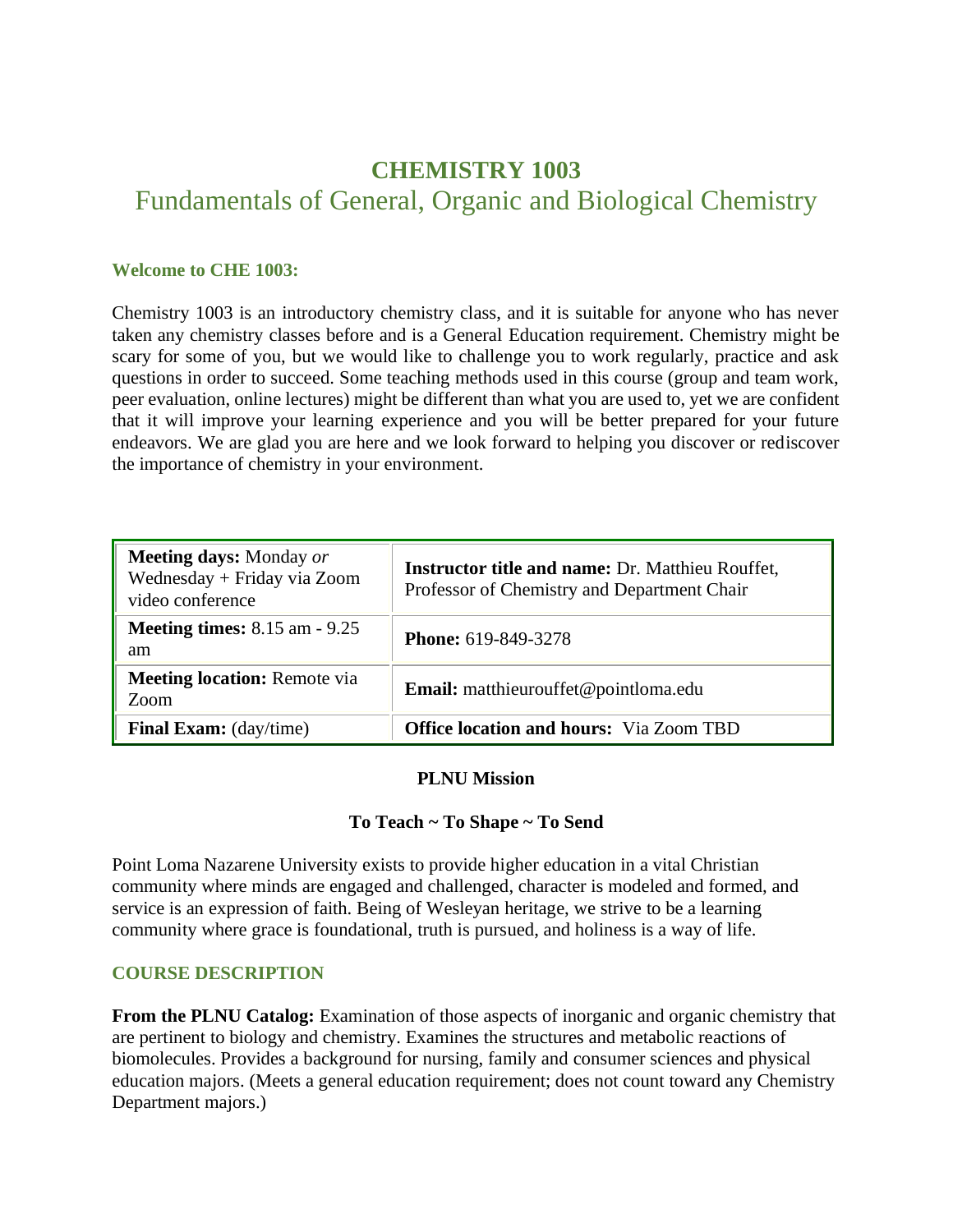Chemistry 1003 is an introductory chemistry class suitable for anyone who has never taken any chemistry classes before.

## **COURSE LEARNING OUTCOMES**

At the end of the course you will be able to:

- 1. Speak fluently in the language of chemistry, describing the composition of matter at multiple levels: from the macroscopic to the atomic level.
- 2. Predict the properties of atoms, molecules, ions and molecular compounds, on the basis of structure.
- 3. Write balanced equations to describe common types of chemical transformations, including acid-base reactions.
- 4. Identify the main organic functional groups, and explain how intermolecular forces influence their properties.
- 5. Identify major classes of biological molecules, and describe how their chemical structure facilitates their biological function.

## **FOUNDATIONAL EXPLORATIONS LEARNING OUTCOMES**

The following Foundational Explorations Learning Outcome (FELO) will be assessed in this class:

**FELO 1e: Quantitative Reasoning:** Students will be able to solve problems that are quantitative in nature.

# **REQUIRED TEXTS AND RECOMMENDED STUDY RESOURCES**

Fundamentals of General, Organic and Biological Chemistry, by McMurry, Castellion, Ballantine, Hoeger and Peterson, Pearson, 8th Edition, **2017**. (ISBN-13: 9780134665708) *Required*

Modified Mastering Chemistry (Online homework platform that comes bundled with the textbook if you purchase it through the PLNU bookstore; for more information, visit [Course](file://///courses/51667/pages/course-materials)  [Materials.\)](file://///courses/51667/pages/course-materials) *Required*

Calculator: Texas Instruments TI-30XA or equivalent. *Required*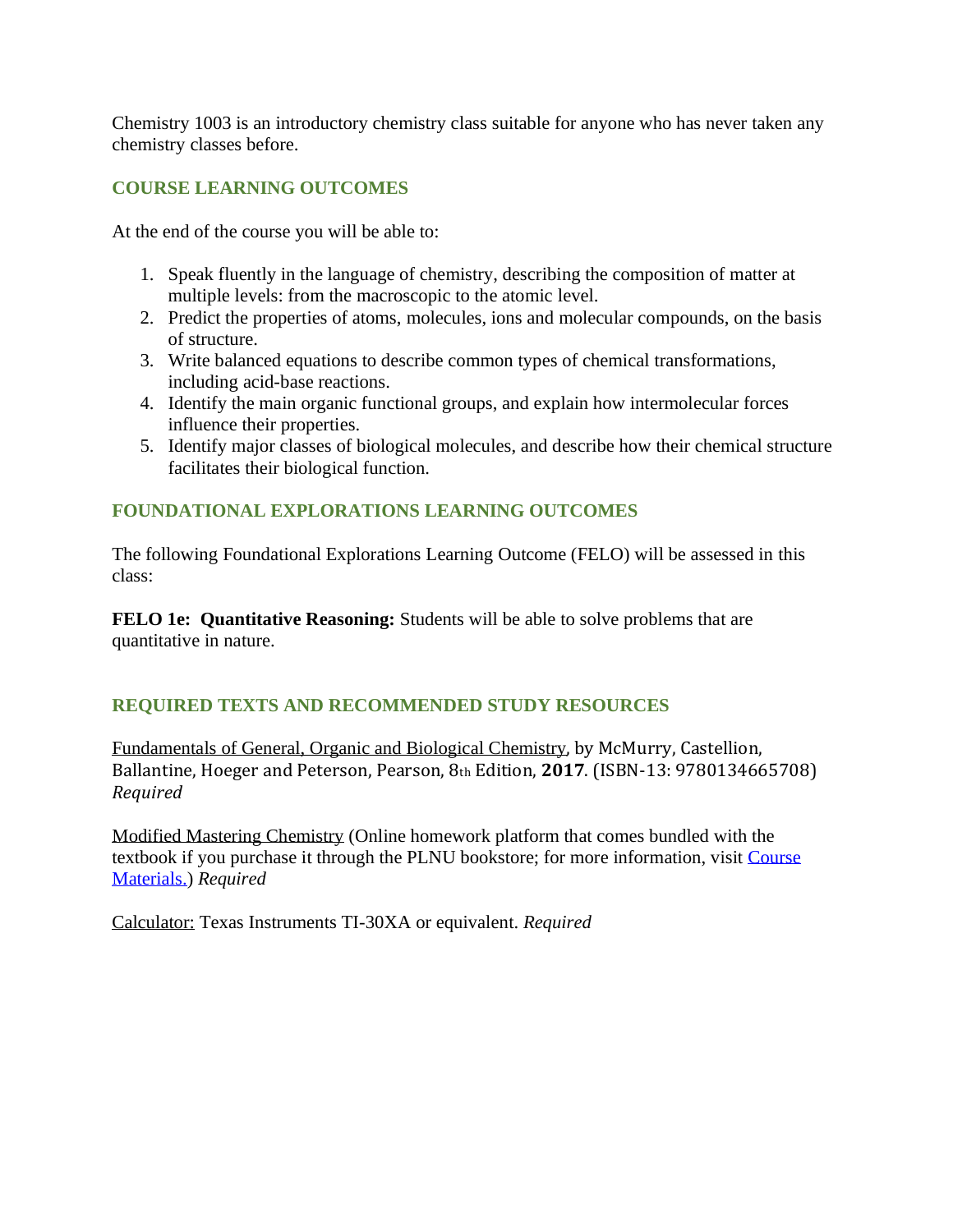#### **COURSE CREDIT HOUR INFORMATION**

In the interest of providing sufficient time to accomplish the stated Course Learning Outcomes, this class meets the PLNU credit hour policy for a 4 unit class delivered over 15 weeks. It is anticipated that students will spend a minimum of 37.5 participation hours per credit hour on their coursework. For this course, students will spend an estimated 150 total hours meeting the course learning outcomes.

#### **QUIZZES AND EXAMS**

Online quizzes and exams will be conducted using an external tool called Gradescope, which will facilitate rapid evaluation and feedback on your work.

To enroll in the Gradescope course:

- 1. Navigate to the [Gradescope website.](https://www.gradescope.com/)
- 2. Click on **Sign up** (at the top right), then **Student**.
- 3. Enter the following *Course Entry Code*: MEYE4P.
- 4. Enter your **Name**, **PLNU Email Address**, and **PLNU Student ID**.

#### **COURSE SCHEDULE AND ASSIGNMENTS**

Note: This schedule is subject to change. Any substantial changes (i.e. changes to anything other than *Details* or *Readings*) will be announced on the *Announcements* page in Canvas, and modified here in the *Syllabus*. Up-to-date reading assignments will also be listed in each Week Overview.

| <b>WEE</b><br>$\mathbf K$ | <b>ACTIVITY</b>                                                                                         | <b>DETAILS</b>                                                                                                     | <b>READING/NOTES</b>                                        |  |
|---------------------------|---------------------------------------------------------------------------------------------------------|--------------------------------------------------------------------------------------------------------------------|-------------------------------------------------------------|--|
| 1                         | Online lecture<br>videos                                                                                | <b>Course Introduction</b><br>States of matter<br>$\bullet$<br>Representing<br>$\bullet$<br><b>Chemical Change</b> | Syllabus<br>$\delta$ 1.2<br>$\delta$ 1.5                    |  |
|                           | Week 1<br>Discussion                                                                                    | "Introductions"                                                                                                    | Due Mon/Wed*                                                |  |
|                           | Zoom session<br>(Wed)                                                                                   | Getting acquainted $\&$<br>classifying matter                                                                      | $\delta$ 1.3-1.4                                            |  |
|                           | Mastering<br>Chemistry                                                                                  | "Week 1 Assignment"                                                                                                | Due Thursday at 5 pm                                        |  |
| $\overline{2}$            | Scientific<br>Online lecture<br>measurements<br>videos<br>Unit conversions $\&$<br>$\bullet$<br>density |                                                                                                                    | $\delta$ 1.6-1.9<br>$\delta$ 1.10, 1.12<br>$\delta$ 2.1-2.2 |  |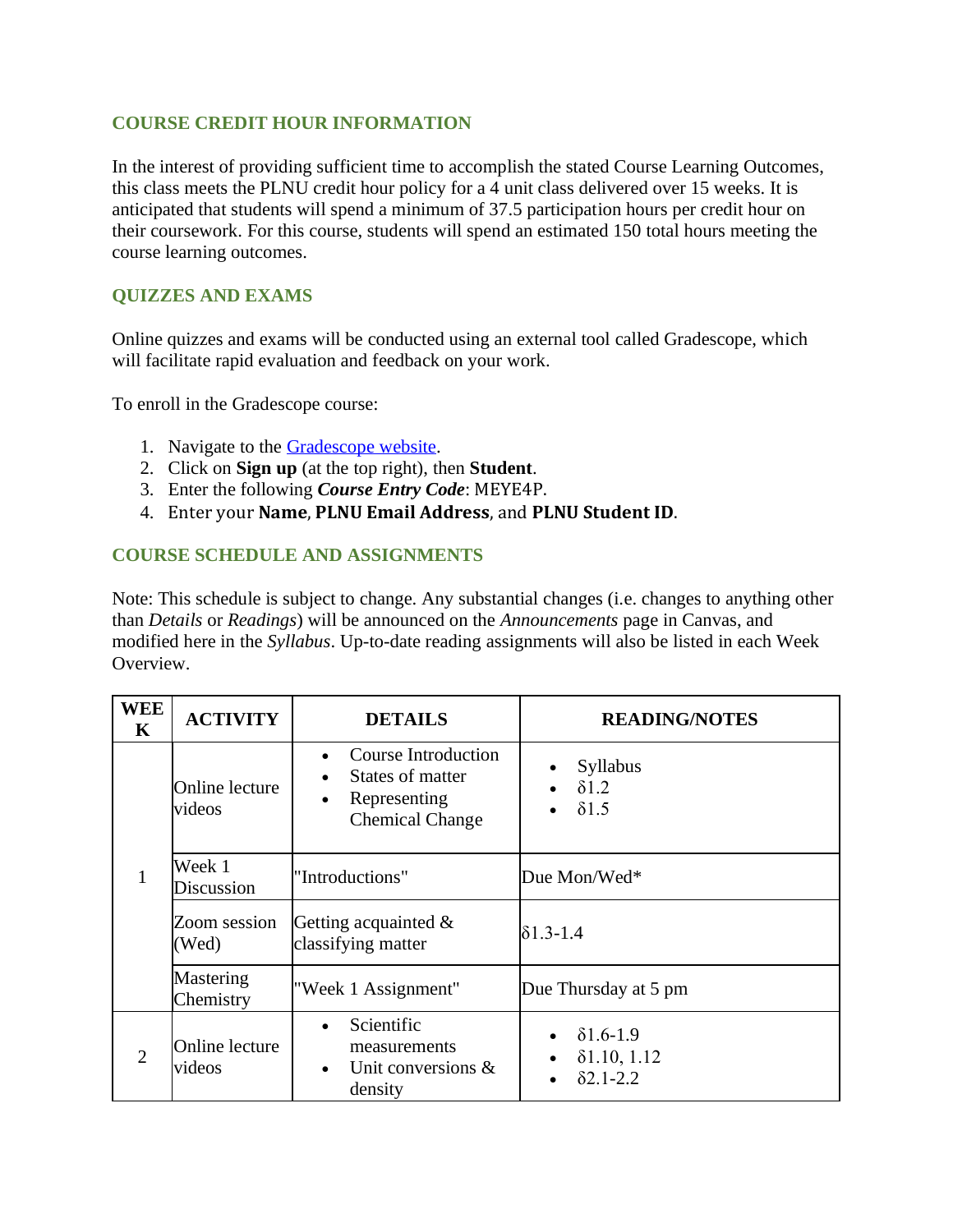|                |                          | Atoms and subatomic<br>particles<br>Atomic & isotopic<br>mass                                                                      | $\delta$ 2.3                                                                        |  |
|----------------|--------------------------|------------------------------------------------------------------------------------------------------------------------------------|-------------------------------------------------------------------------------------|--|
|                | Zoom session             | Solving unit conversions<br>problems                                                                                               | $\delta$ 1.6-1.9, $\delta$ 1.10, 1.12                                               |  |
|                | Mastering<br>Chemistry   | "Week 2 Assignment"                                                                                                                | Due Thursday at 5 pm                                                                |  |
|                | Quiz 1 (Fri)             |                                                                                                                                    | Chapter 1                                                                           |  |
|                | Online lecture<br>videos | The periodic table<br>$\bullet$<br>Atomic structure<br>Ionic Compounds<br>Covalent bonds                                           | $\delta$ 2.4, 2.5<br>$\bullet$<br>$\delta$ 2.6-2.9<br>Chapter 3<br>$\delta$ 4.1-4.4 |  |
| 3              | Week 3<br>Discussion     | "Preparing for Exam 1"                                                                                                             | Due Mon/Wed*                                                                        |  |
|                | Zoom session<br>(Wed)    | Solving atomic structure<br>problems                                                                                               | Chapter 2                                                                           |  |
|                | Mastering<br>Chemistry   | "Week 3 Assignment"                                                                                                                | Due Thursday at 5 pm                                                                |  |
| $\overline{4}$ | Online lecture<br>videos | Drawing Lewis dot<br>structures<br><b>VSEPR</b> and molecular<br>shape<br>Electronegativity and<br>polarity                        | $\delta$ 4.6, 4.7<br>$\delta$ 4.8<br>$\delta$ 4.9, 4.10                             |  |
|                | Zoom session<br>(Wed)    | Drawing molecules: Lewis<br>structures and VSEPR                                                                                   | Chapter 4                                                                           |  |
|                | Mastering<br>Chemistry   | "Week 4 Assignment"                                                                                                                | Due Thursday at 5 pm                                                                |  |
|                | <b>Exam 1</b> (Fri)      |                                                                                                                                    | Chapters 1-4                                                                        |  |
| 5              | Online lecture<br>videos | <b>Balancing chemical</b><br>equations.<br>Moles and molecular<br>weight<br>Reaction energy<br>diagrams<br>Equilibria<br>$\bullet$ | $\delta$ 5.1, 5.2<br>$\delta$ 6.1-6.4<br>87.1, 7.5, 7.6<br>$87.7 - 7.9$             |  |
|                | Week 5<br>Discussion     | "Mindset"                                                                                                                          | Due Mon/Wed*                                                                        |  |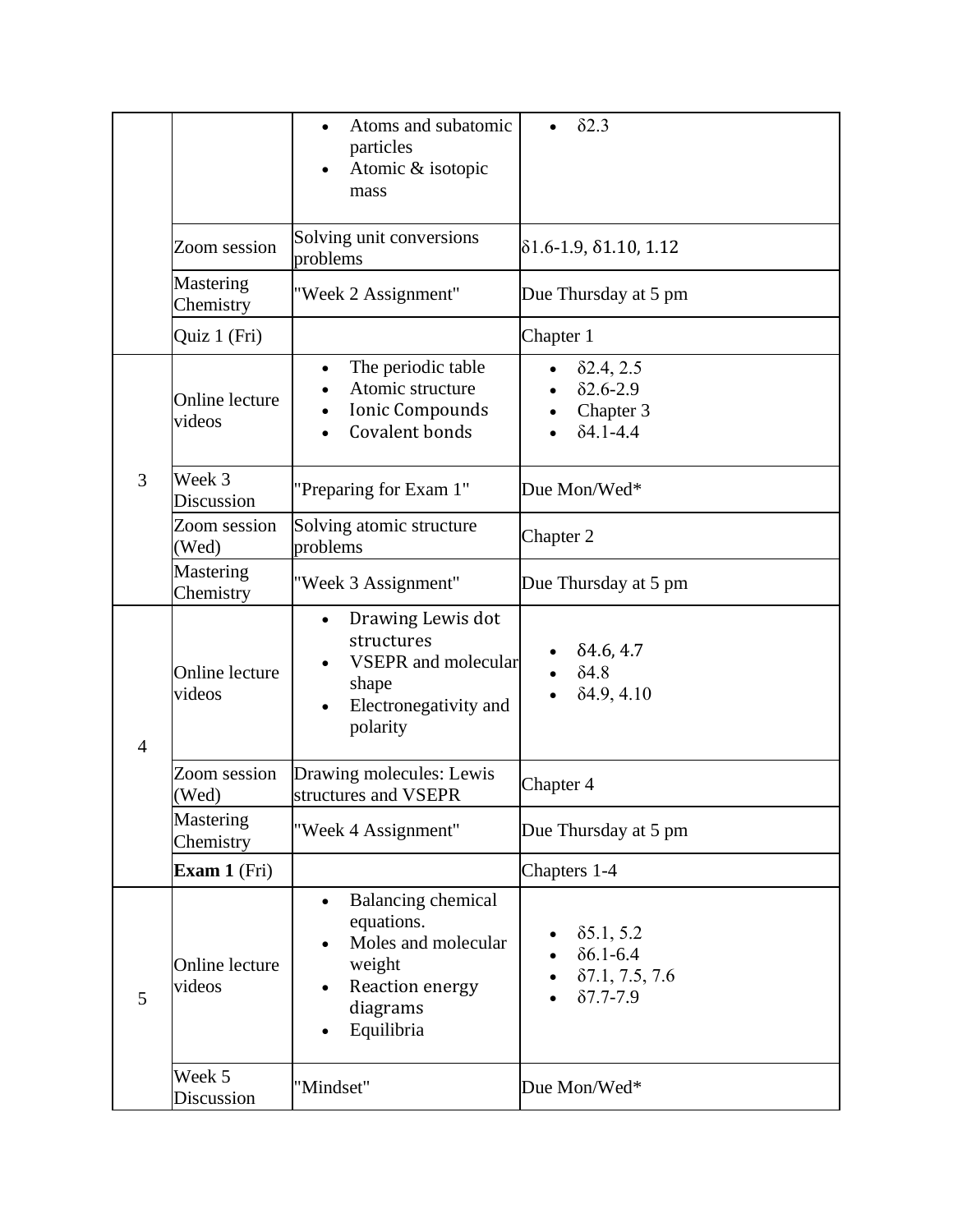|                        | Zoom session<br>(Wed)    | Balancing equations, solving<br>mass-to-mass conversion<br>problems, and drawing<br>reaction diagrams                                | Chapters 5-7                                                                     |  |
|------------------------|--------------------------|--------------------------------------------------------------------------------------------------------------------------------------|----------------------------------------------------------------------------------|--|
| Mastering<br>Chemistry |                          | "Week 5 Assignment"                                                                                                                  | Due Thursday at 5 pm                                                             |  |
| 6                      | Online lecture<br>videos | Solutions & solubility<br>$\bullet$<br>Calculating<br>$\bullet$<br>concentration<br><b>Dilutions</b><br>Electrolytes &<br>Osmolarity | $\delta$ 9.1-9.3<br>$\delta$ 9.6<br>$\delta$ 9.7<br>89.8, 9.10                   |  |
|                        | Zoom session<br>(Wed)    | Calculating concentration                                                                                                            | $\delta$ 9.6-9.7                                                                 |  |
|                        | Mastering<br>Chemistry   | "Week 6 Assignment"                                                                                                                  | Due Thursday at 5 pm                                                             |  |
|                        | Quiz 2 (Fri)             |                                                                                                                                      | Chapters 5-7, 9                                                                  |  |
|                        | Online lecture<br>videos | Acid-base reactions<br>$\bullet$<br>Equilibrium recap $\&$<br>pKa<br>pH                                                              | $\delta$ 10.1-10.2<br>$\delta$ 10.3<br>$\delta$ 10.4-10.6                        |  |
| $\overline{7}$         | Week 7<br>Discussion     | "Preparing for Exam 2"                                                                                                               | Due Mon/Wed*                                                                     |  |
|                        | Zoom session<br>(Wed)    | Predicting acid strength and<br>calculating pH                                                                                       | $\delta$ 10.3-10.6                                                               |  |
|                        | Mastering<br>Chemistry   | "Week 7 Assignment"                                                                                                                  | Due Thursday at 5 pm                                                             |  |
| 8                      | Online lecture<br>videos | Drawing organic<br>$\bullet$<br>structures<br>Isomers<br>Naming alkanes<br>$\bullet$<br>Intermolecular forces                        | $\delta$ 12.1-12.2, 12.4<br>$\delta$ 12.3<br>$\delta$ 12.6<br>$\delta$ 8.2, 12.7 |  |
|                        | Zoom session<br>Wed)     | Intro to Organic Chemistry                                                                                                           | Chapter 12                                                                       |  |
|                        | Mastering<br>Chemistry   | "Week 8 Assignment"                                                                                                                  | Due Thursday at 5 pm                                                             |  |
|                        | Exam $2$ (Fri)           |                                                                                                                                      | Chapters 5-7, 9, 10, 12                                                          |  |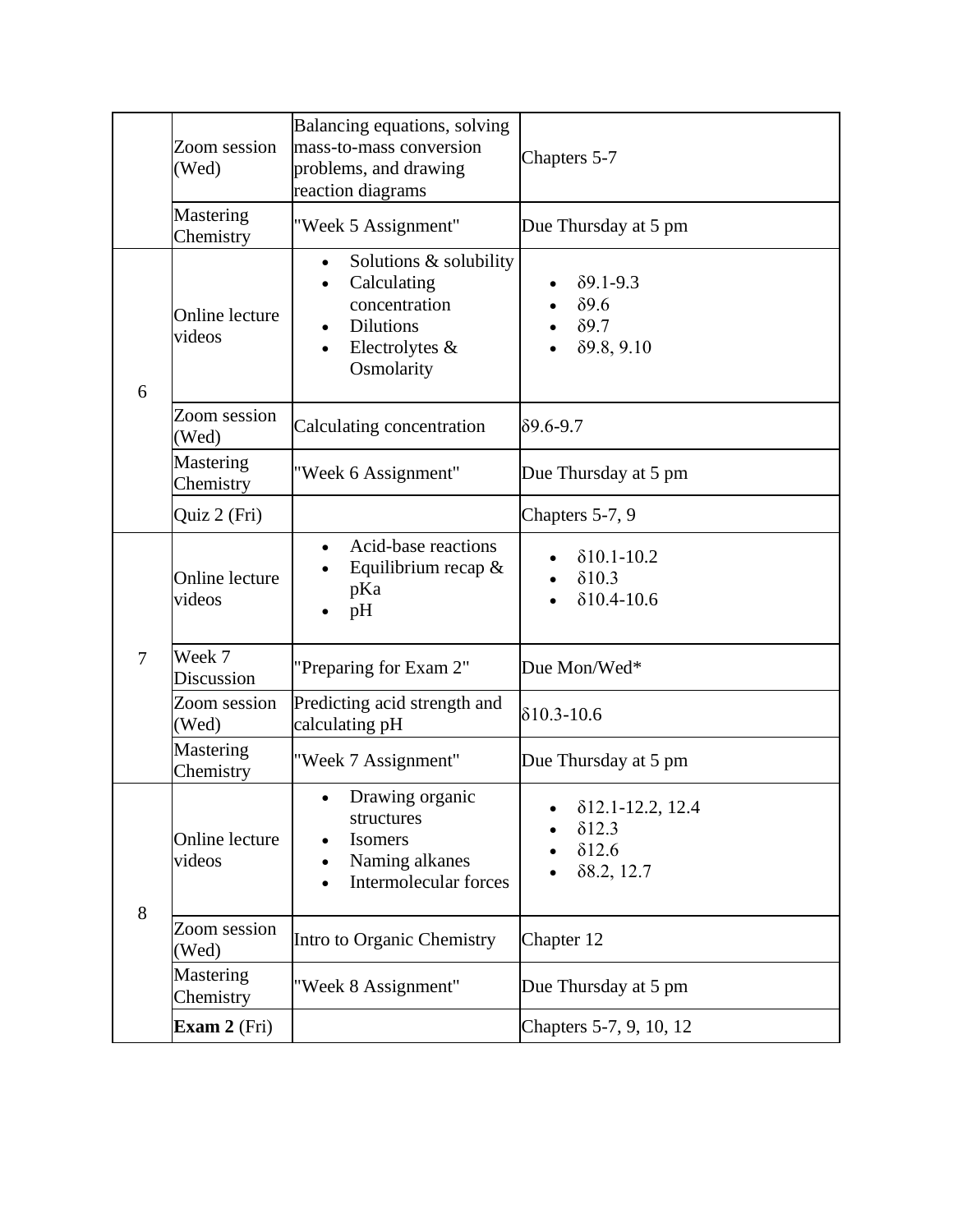| 9  | Online lecture<br>videos | Organic functional<br>groups<br>Naming alkenes &<br>alkynes<br>Isomers, part II<br>Naming alcohols &<br>ethers<br>Intermolecular forces,<br>part II                  | δ12.2, <i>flip through 13.8, 14.1, 14.5</i> ,<br>$14.7 - 14.9$<br>$\delta$ 13.2-13.3<br>$\delta$ 13.3<br>$\bullet$<br>814.2, 14.7, 14.9<br>$\delta$ 14.3, review $\delta$ 8.2 |  |
|----|--------------------------|----------------------------------------------------------------------------------------------------------------------------------------------------------------------|-------------------------------------------------------------------------------------------------------------------------------------------------------------------------------|--|
|    | Week 9<br>Discussion     | TBD                                                                                                                                                                  | Due Mon/Wed                                                                                                                                                                   |  |
|    | Zoom session<br>(Wed)    | Alkenes, alkynes, alcohols &<br>ethers                                                                                                                               | Chapters 13-14                                                                                                                                                                |  |
|    | Mastering<br>Chemistry   | "Week 9 Assignment"                                                                                                                                                  | Due Thursday at 5 pm                                                                                                                                                          |  |
| 10 | Online lecture<br>videos | Naming aldehydes &<br>$\bullet$<br>ketones<br>Oxidation & reduction<br>of organic molecules<br>Naming & classifying<br>amines<br>Acid-base reactions of<br>amines    | $\delta$ 15.2<br>$\delta$ 14.4, 15.5, 15.6<br>$\delta$ 16.2<br>$\delta$ 16.5, 16.6                                                                                            |  |
|    | Zoom session<br>(Wed)    | Amines, ketones & aldehydes Chapters 15-16                                                                                                                           |                                                                                                                                                                               |  |
|    | Mastering<br>Chemistry   | "Week 10 Assignment"                                                                                                                                                 | Due Thursday at 5 pm                                                                                                                                                          |  |
|    | Quiz 3 (Fri)             |                                                                                                                                                                      | Chap 13-16                                                                                                                                                                    |  |
| 11 | Online lecture<br>videos | Naming carboxylic<br>$\bullet$<br>acid derivatives<br>Acid-base reactions of<br>carboxylic acids<br>Formation and<br>$\bullet$<br>hydrolysis of amides<br>and esters | $\delta$ 17.1<br>$\delta$ 17.2<br>$\delta$ 17.3, 17.4                                                                                                                         |  |
|    | Week 11<br>Discussion    | TBD                                                                                                                                                                  | Due Mon/Wed*                                                                                                                                                                  |  |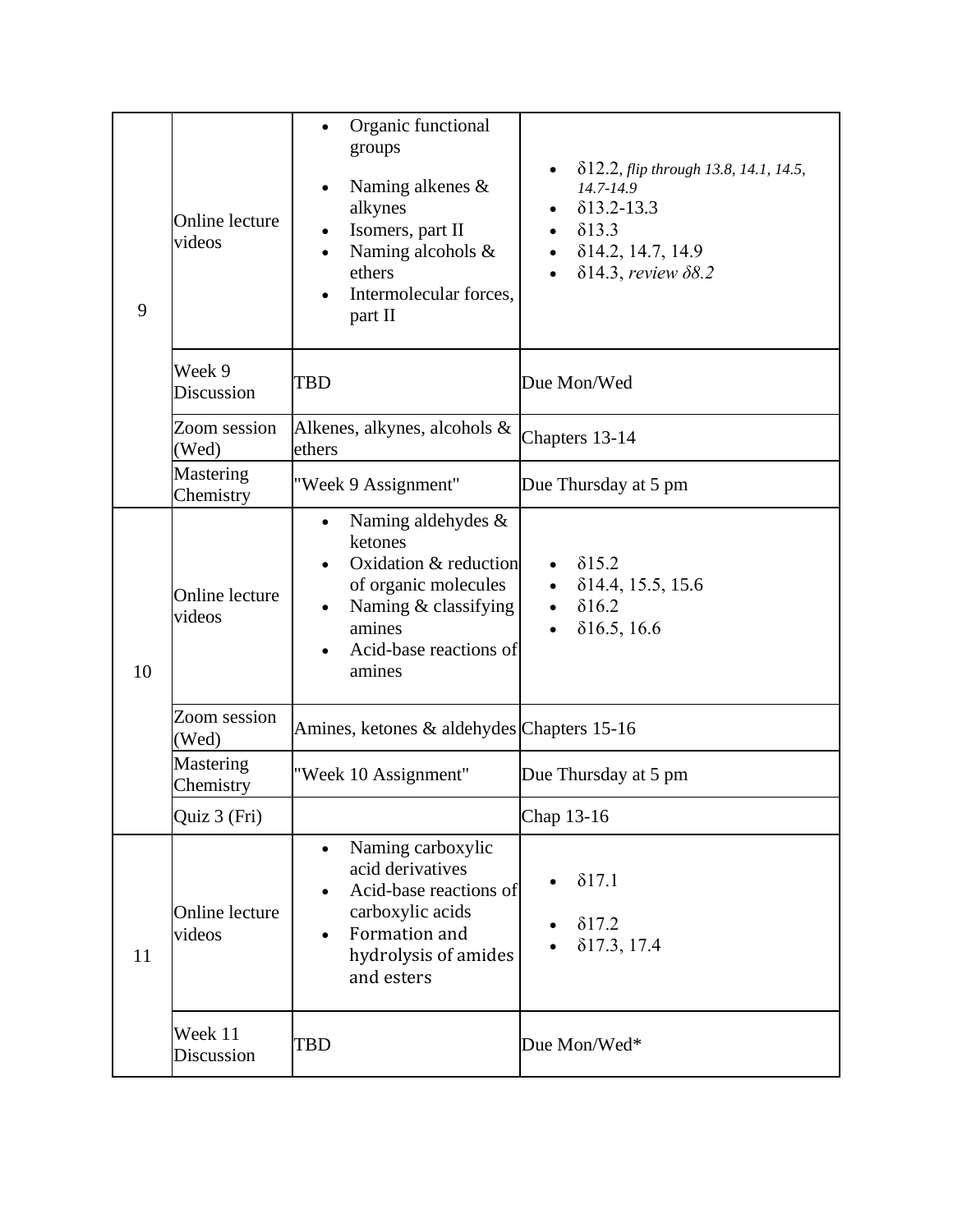|                        | Zoom session<br>(Wed)    | Carboxylic acid derivatives                                                                                                                      | Chapter 17                                                               |  |
|------------------------|--------------------------|--------------------------------------------------------------------------------------------------------------------------------------------------|--------------------------------------------------------------------------|--|
| Mastering<br>Chemistry |                          | "Week 11 Assignment"                                                                                                                             | Due Thursday at 5 pm                                                     |  |
|                        | Online lecture<br>videos | Amino acids &<br>peptides<br>Protein structure<br>Protein function,<br>classes of enzymes                                                        | $\delta$ 18.3-18.5<br>$\delta$ 18.6-18.10<br>818.2, 19.1-19.4            |  |
| 12                     | Zoom session<br>(Wed)    | Proteins                                                                                                                                         | Chapter 18                                                               |  |
|                        | Mastering<br>Chemistry   | "Week 12 Assignment"                                                                                                                             | Due Thursday at 5 pm                                                     |  |
|                        | Exam $3$ (Fri)           |                                                                                                                                                  | Chapters 13-18                                                           |  |
|                        | Online lecture<br>videos | Chirality & Fischer<br>$\bullet$<br>projections<br>Isomers, part III<br>٠<br>Classifying sugars<br>$\bullet$<br>Biologically<br>important sugars | $\delta$ 14.10, 20.2<br>14.10<br>$\delta$ 20.1-20.3<br>820.4, 20.6, 20.7 |  |
| 13                     | Week 13<br>Discussion    | TBD                                                                                                                                              | Due Mon/Wed*                                                             |  |
|                        | Zoom session<br>(Wed)    | Sugars & chirality                                                                                                                               | Chapter 20                                                               |  |
|                        | Mastering<br>Chemistry   | "Week 13 Assignment"                                                                                                                             | Due Thursday at 5 pm                                                     |  |
| 14                     | Online lecture<br>videos | Types of lipids<br>$\bullet$<br>Membranes<br>Reactions of lipids                                                                                 | 823.1-23.3, 23.5, 23.6<br>$\bullet$<br>$\delta$ 23.7<br>$\delta$ 23.4    |  |
|                        | Zoom session<br>(Wed)    | Lipids & Oreos                                                                                                                                   | Chapter 23                                                               |  |
|                        | Mastering<br>Chemistry   | "Week 14 Assignment"                                                                                                                             | Due Thursday at 5 pm                                                     |  |
|                        | Quiz 4 (Fri)             |                                                                                                                                                  | Chapters 20, 23                                                          |  |
| 15                     | Online lecture<br>videos | Nucleic acids<br>Base pairs                                                                                                                      | $\delta$ 26.1-26.3<br>$\delta$ 26.4                                      |  |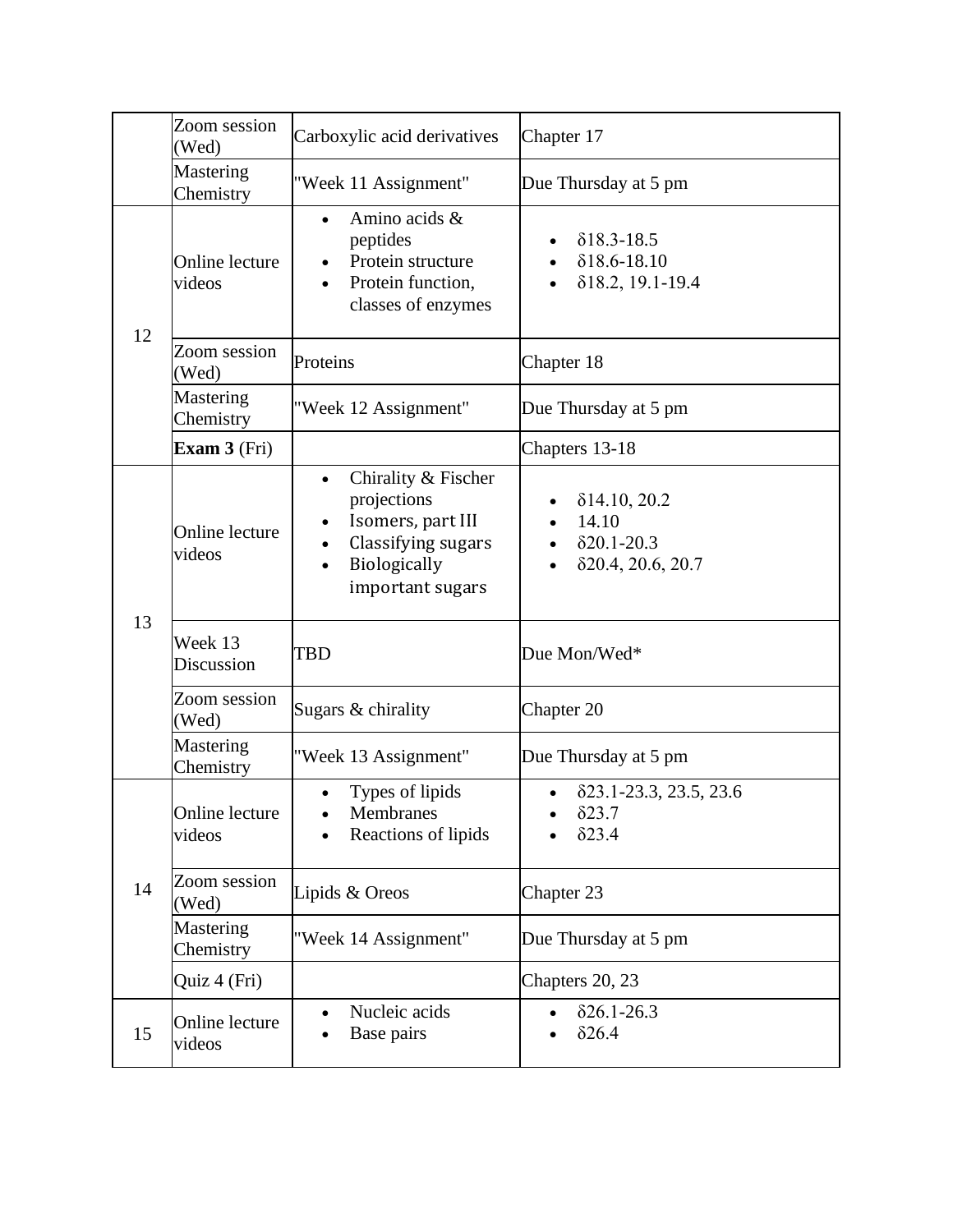|                       | Week 15<br>Discussion       | l"Course Favorite"                         | Due Mon/Wed $*$      |
|-----------------------|-----------------------------|--------------------------------------------|----------------------|
| Zoom session<br>(Wed) |                             | Nucleic acids & Exam review Chapter 26     |                      |
|                       | Mastering<br>Chemistry      | "Week 15 Assignment"                       | Due Thursday at 5 pm |
|                       | $e$ Final Exam December 4th | <i>Comprehensiv</i> $4:30 - 7$ pm, Friday, |                      |

\*Online discussions have two due dates. Your first original post is due by Monday at midnight. You should also respond to at least three other students' posts by Wednesday at midnight.

## **ASSESSMENT AND GRADING**

The activities described above will contribute to your total course grade according to the following distribution:

| Lecture video quizzes & Participation | 15% |
|---------------------------------------|-----|
| Online homework (Mastering Chemistry) | 15% |
| Quizzes                               | 15% |
| Midterm exams                         | 35% |
| Final exam (ACS standardized exam)    | 20% |

Student grades will be posted in the Canvas grade book throughout the course. Letter grades will be assigned at the end of the course based on your percentage of total possible points, according to the following scale:

| $ A\ 93-100\rangle$ |               |                               |                      | $  B+ 87-89   C+ 77-79   D+ 67-69   F$ Less than 59 |
|---------------------|---------------|-------------------------------|----------------------|-----------------------------------------------------|
| $A - 90 - 92$       |               | B 83-86   C 73-76   D 63-66   |                      |                                                     |
|                     | $B - 80 - 82$ | $\lfloor C - 70 - 72 \rfloor$ | $\parallel$ D- 60-62 |                                                     |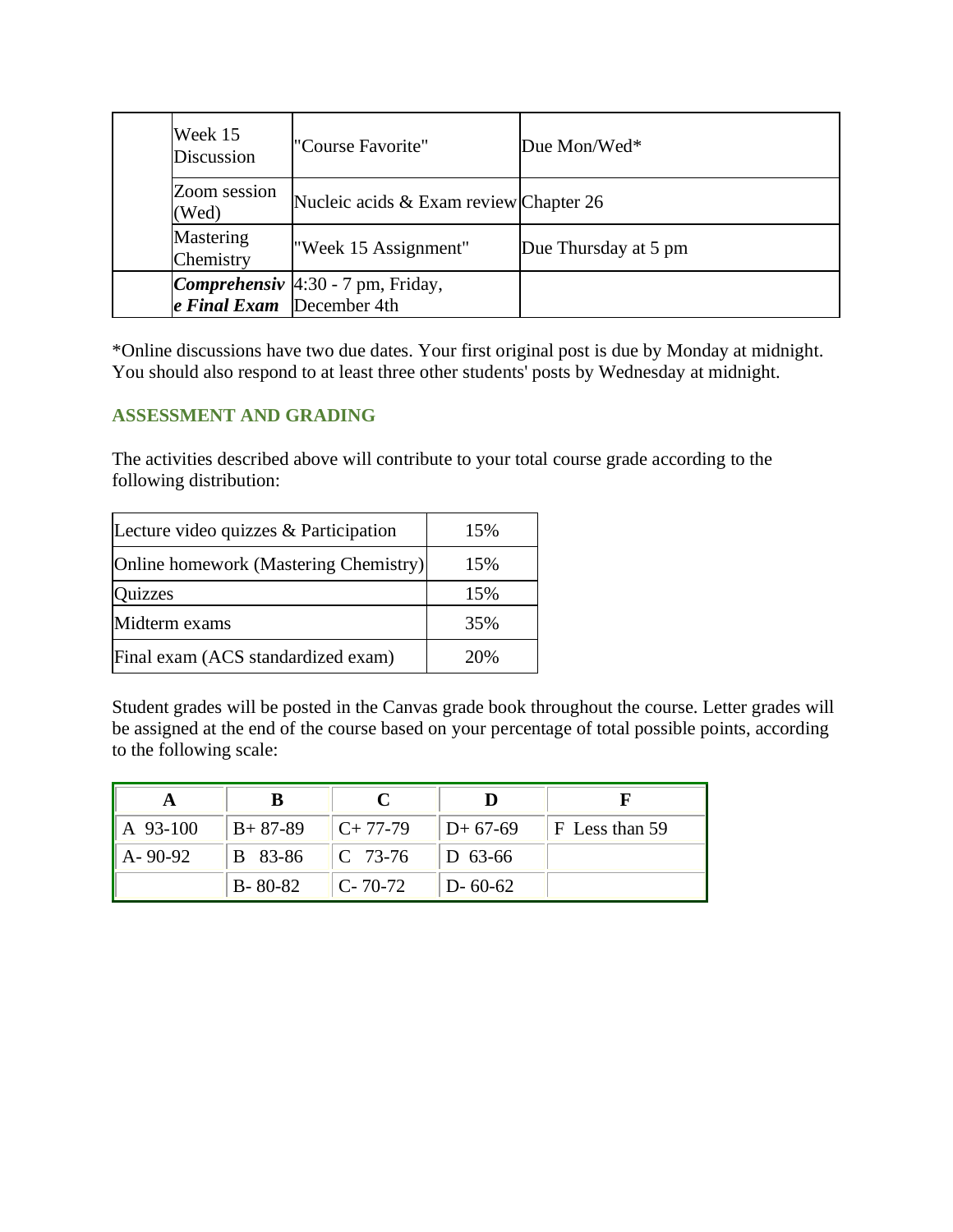#### **STATE AUTHORIZATION**

State authorization is a formal determination by a state that Point Loma Nazarene University is approved to conduct activities regulated by that state. In certain states outside California, Point Loma Nazarene University is not authorized to enroll online (distance education) students. If a student moves to another state after admission to the program and/or enrollment in an online course, continuation within the program and/or course will depend on whether Point Loma Nazarene University is authorized to offer distance education courses in that state. It is the student's responsibility to notify the institution of any change in his or her physical location. Refer to the map on **State Authorization** to view which states allow online (distance education) outside of California.

#### **INCOMPLETES AND LATE ASSIGNMENTS**

All assignments are to be submitted/turned in by the beginning of the class session when they are due—including assignments posted in Canvas. Incompletes will only be assigned in extremely unusual circumstances.

## **PLNU COPYRIGHT POLICY**

Point Loma Nazarene University, as a non-profit educational institution, is entitled by law to use materials protected by the US Copyright Act for classroom education. Any use of those materials outside the class may violate the law.

## **PLNU ACADEMIC HONESTY POLICY**

Students should demonstrate academic honesty by doing original work and by giving appropriate credit to the ideas of others. Academic dishonesty is the act of presenting information, ideas, and/or concepts as one's own when in reality they are the results of another person's creativity and effort. A faculty member who believes a situation involving academic dishonesty has been detected may assign a failing grade for that assignment or examination, or, depending on the seriousness of the offense, for the course. Faculty should follow and students may appeal using the procedure in the university Catalog. See [Academic Policies](http://catalog.pointloma.edu/content.php?catoid=18&navoid=1278) for definitions of kinds of academic dishonesty and for further policy information.

## **PLNU ACADEMIC ACCOMMODATIONS POLICY**

While all students are expected to meet the minimum standards for completion of this course as established by the instructor, students with disabilities may require academic adjustments, modifications or auxiliary aids/services. At Point Loma Nazarene University (PLNU), these students are requested to register with the Disability Resource Center (DRC), located in the Bond Academic Center. [\(DRC@pointloma.edu](mailto:DRC@pointloma.edu) or 619-849-2486). The DRC's policies and procedures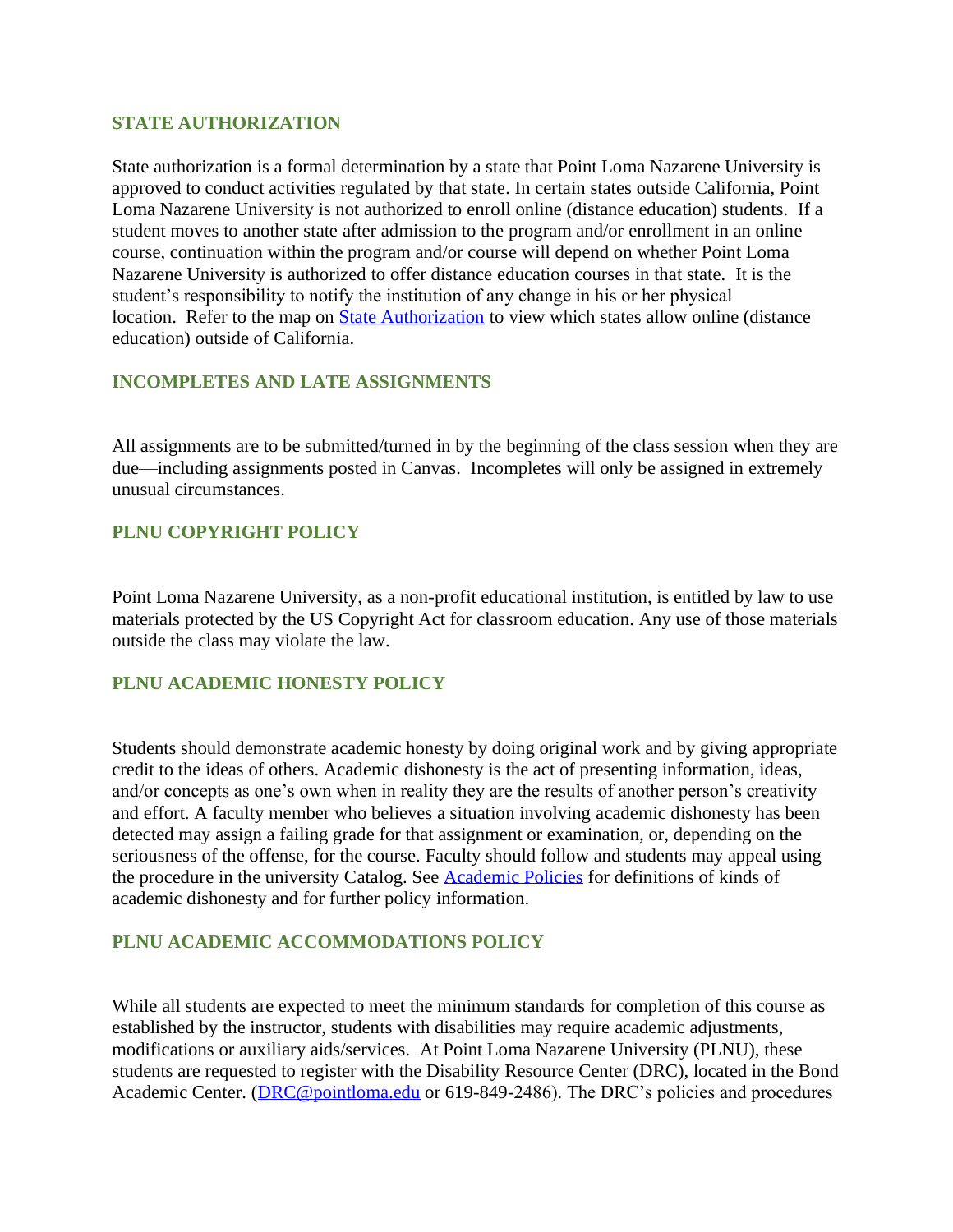for assisting such students in the development of an appropriate academic adjustment plan (AP) allows PLNU to comply with Section 504 of the Rehabilitation Act and the Americans with Disabilities Act. Section 504 (a) prohibits discrimination against students with special needs and guarantees all qualified students equal access to and benefits of PLNU programs and activities. After the student files the required documentation, the DRC, in conjunction with the student, will develop an AP to meet that student's specific learning needs. The DRC will thereafter email the student's AP to all faculty who teach courses in which the student is enrolled each semester. The AP must be implemented in all such courses.

If students do not wish to avail themselves of some or all of the elements of their AP in a particular course, it is the responsibility of those students to notify their professor in that course. PLNU highly recommends that DRC students speak with their professors during the first two weeks of each semester about the applicability of their AP in that particular course and/or if they do not desire to take advantage of some or all of the elements of their AP in that course.

# **PLNU ATTENDANCE AND PARTICIPATION POLICY**

This course is being taught in the hybrid format, which means that you will engage with your fellow classmates and instructor in real time during weekly *synchronous* class meetings on Zoom and you will engage with other material *asynchronously* online. You will have weekly **Zoom meetings** (focused on group work and problem solving)**, online lecture videos** (with embedded quizzes), periodic **online discussions**, four **quizzes**, three **midterm exams**, and a comprehensive **final exam**.

Regular and punctual attendance at all **synchronous** class sessions is considered essential to optimum academic achievement. If the student is absent for more than 10 percent of class sessions (virtual or face-to-face), the instructor will issue a written warning of de-enrollment. If the absences exceed 20 percent, the student may be de-enrolled without notice until the university drop date or, after that date, receive the appropriate grade for their work and participation. In addition, a portion of the credit hour content will be delivered **asynchronously** and attendance will be determined by submitting the assignments by the posted due dates. See [Academic Policies](https://catalog.pointloma.edu/content.php?catoid=46&navoid=2650#Class_Attendance) in the Undergraduate Academic Catalog. If absences exceed these limits but are due to university excused health issues, an exception will be granted.

#### **Asynchronous Attendance/Participation Definition**

A day of attendance in asynchronous content is determined as contributing a substantive note, assignment, discussion, or submission by the posted due date. Failure to meet these standards will result in an absence for that day. Three days of attendance (one Zoom, and two online) are required each week. (The online days may be any day during the week.)